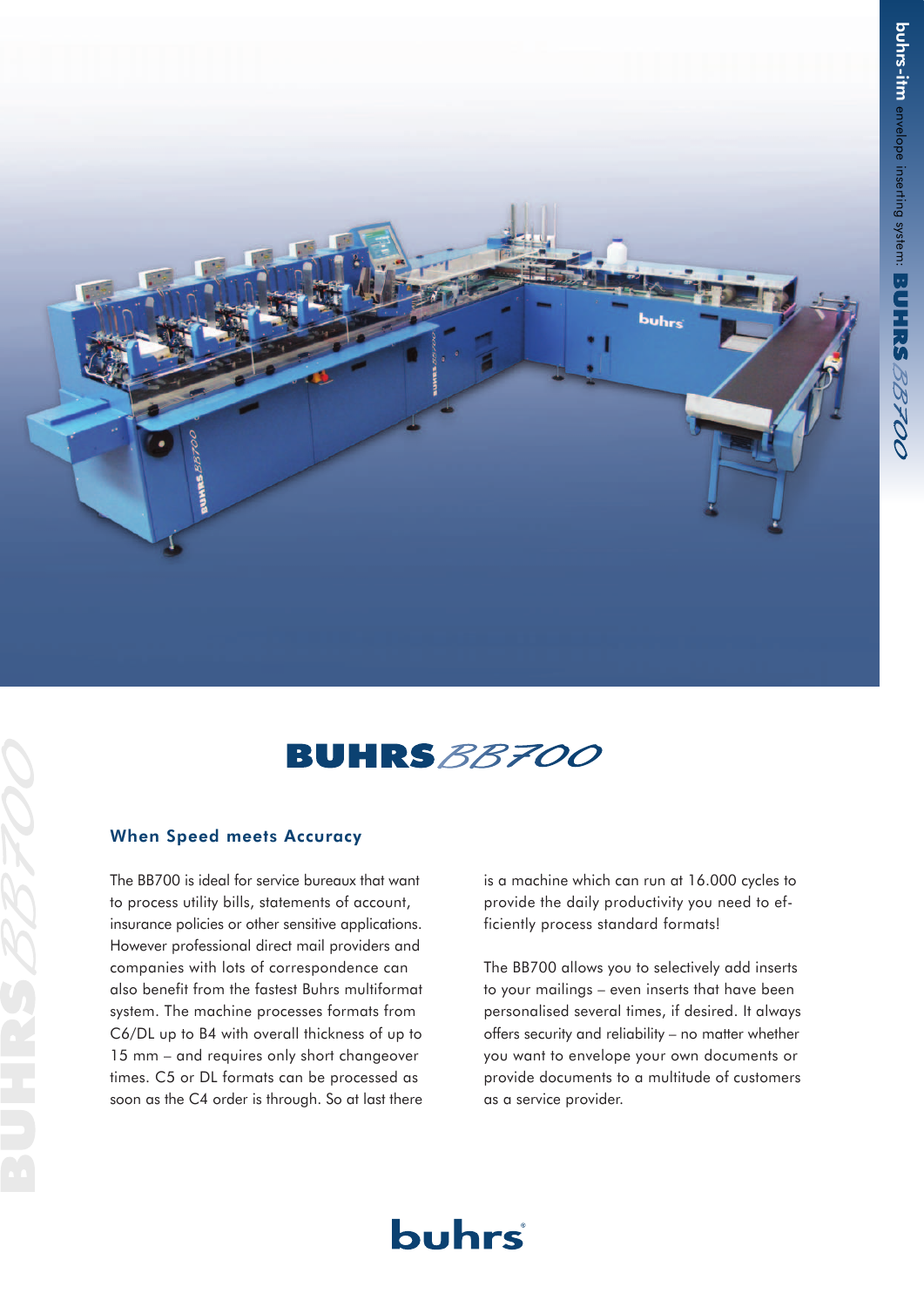

# Gain Time with an Intelligent Envelope Technology

The BB700 offers maximum user-friendliness and productivity. The enveloping system is equipped with uncoupled servo drives. For you, this means that you can carry out fine adjustments without downtime and therefore without impact on production. The machine can be operated from one side without needing any tools. And should a paper jam occur, you can conveniently deal with it in the easy-access paper guiding device.

A special advantage of the system to gain enormous time benefits: The automated troubleshooting provides for a smooth enveloping process and an extremely high net productivity: Gummed up envelopes which cause jams are transported to the divert unit prior to the enveloping process without interrupting the production process. The result: No time-consuming downtime anymore – This will boost your productivity to a new level.

# What can the BB700 do for you?

This enveloping system is ideal to handle highcirculation documents and high product thicknesses.

In this process, the BB700 adjusts to your needs: Its gathering section consists either of a 6-element or 8-element feeder basis which can be upgraded by adding 4-element units. By the way: You can replace the servo-driven feeders of the BB700 in any order and also insert them in any other system of this product family.

The envelope inserter can be adapted to the situation on site, as it is available in both mirrored and mixed design: You can select from four configurations.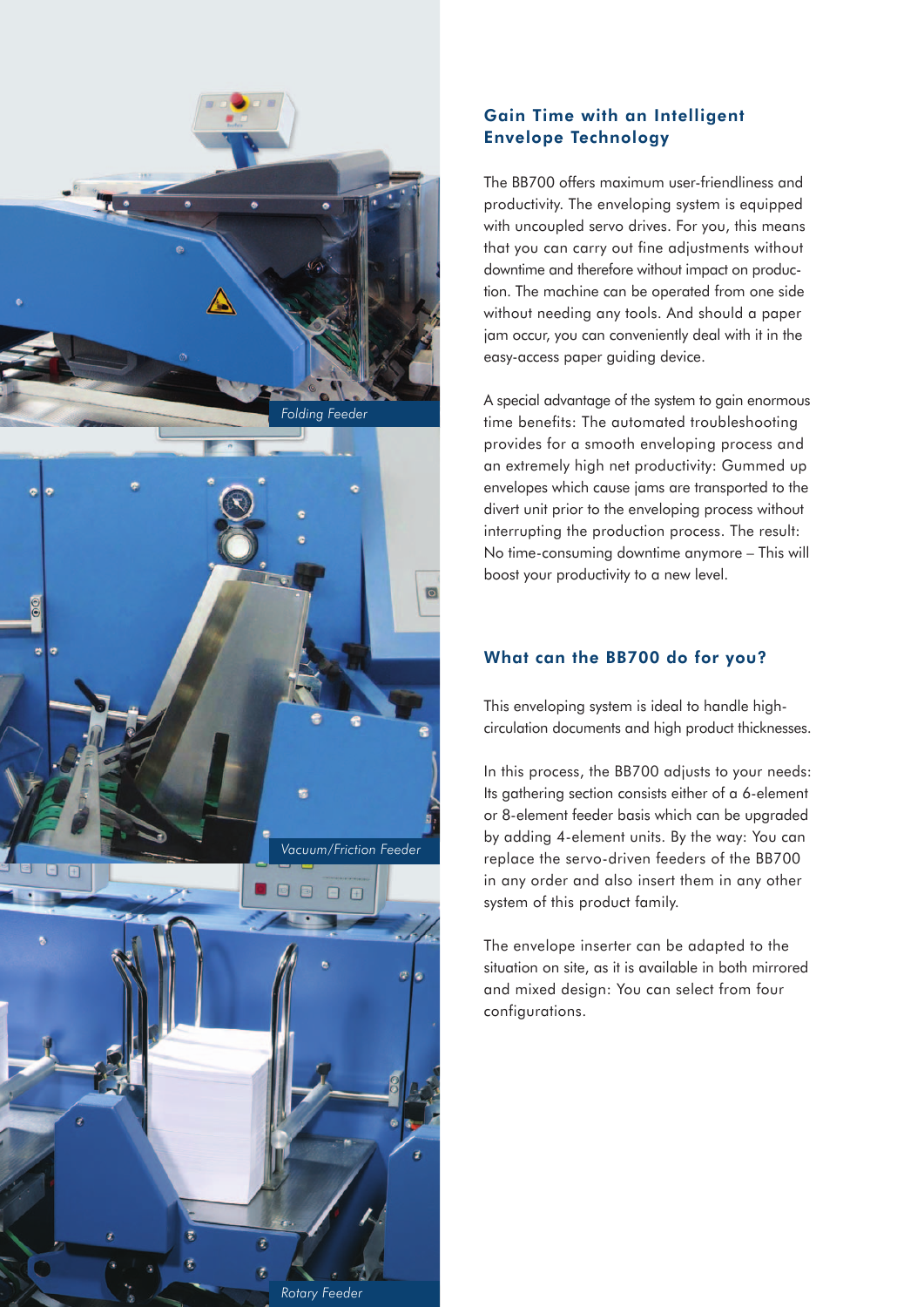## Feeders

With the wide range of available feeders, you can optimally process any insert:

- Folding feeder
- Rotary feeder
- Vacuum/Friction feeder
- Shuttle feeder

## Your Additional Options

You can upgrade the machine with the following modules:

- Reading unit on feeding stations
- Insert autoloader for thin and thicker materials
- Envelope autoloader for up to 4,000 envelopes
- Kicker for zip code separation
- Read & print applications

# The BB700 at a Glance

A sophisticated technology in combination with user-friendliness makes the BB700 so popular. Fast and efficient processing features will help you meet today's increasingly tight dispatch deadlines. Other advantages are:

- Secure enveloping even with multiple personalization
- Extremely high net productivity when processing C4, C5 and DL formats
- Minimal downtime when changing over applications
- Effectively handles low-quality inserts
- Stable value due to the robust design and modularity
- Low maintenance and servicing costs

The automated troubleshooting which can operate without shutting down the machine saves time and money!